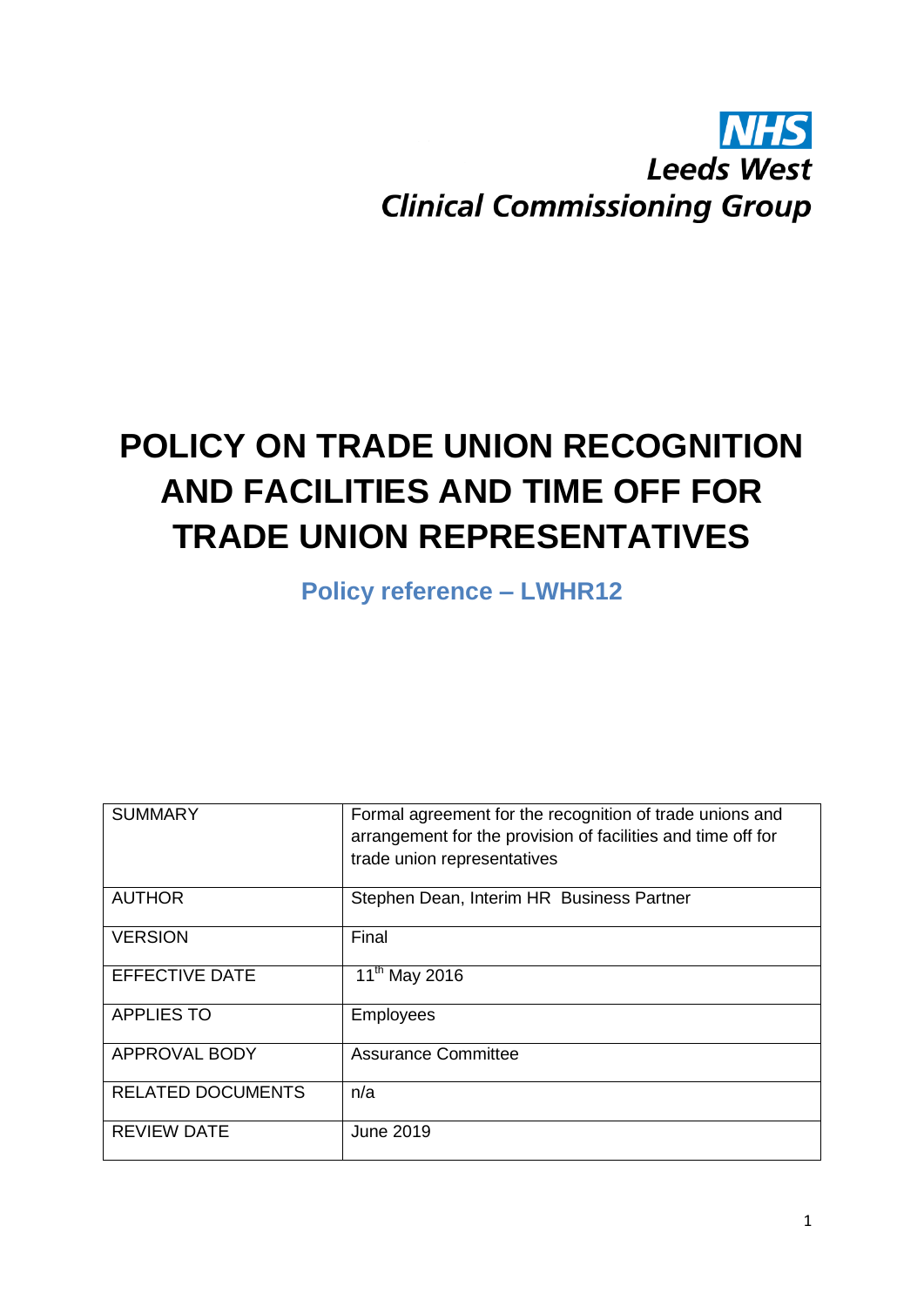## **VERSION CONTROL SHEET**

| <b>Version</b> | <b>Date</b> | <b>Author</b> | <b>Status</b> | <b>Comment</b>               |
|----------------|-------------|---------------|---------------|------------------------------|
| 1.1            | 21/11/13    | Stephen       | draft         |                              |
|                |             | Dean          |               |                              |
| 1.2            | 10/11/14    | Hannah        | draft         | Amended following period of  |
|                |             | <b>Morris</b> |               | consultation                 |
| 1.3            | 11/05/2016  | Farmida       | final         | Assurance Committee approved |
|                |             | Ishaq         |               |                              |
|                |             |               |               |                              |
|                |             |               |               |                              |
|                |             |               |               |                              |
|                |             |               |               |                              |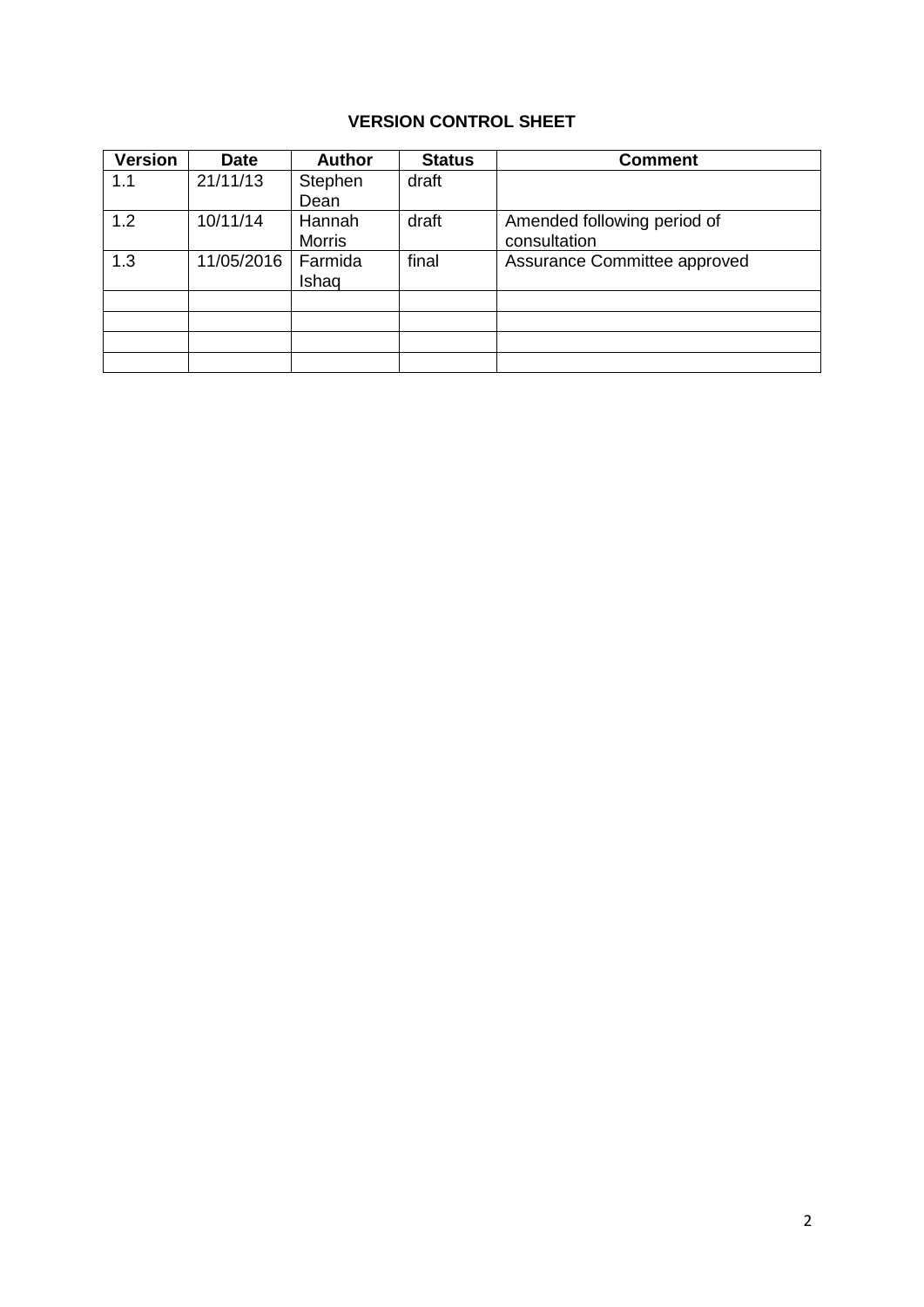## **CONTENTS**

| <b>Section</b>                                                                                                                                                                                                                                                                                                                                                                              |                                                                                              |
|---------------------------------------------------------------------------------------------------------------------------------------------------------------------------------------------------------------------------------------------------------------------------------------------------------------------------------------------------------------------------------------------|----------------------------------------------------------------------------------------------|
| <b>PART 1: Recognition Agreement</b>                                                                                                                                                                                                                                                                                                                                                        |                                                                                              |
| 1. Statement of Recognition<br>2. Parties to the Agreement<br>3. General Principles of the Agreement<br>4. Membership<br>5. Amendment of the Recognition Agreement<br>6. Signatures<br>PART 2: Facilities and Time Off for Trade Union Representatives                                                                                                                                      | 4<br>4<br>4<br>5<br>6<br>6                                                                   |
| 7. Introduction<br>8. Accreditation and Recognition<br>9. Functions of Representatives<br>10. Training for Representatives<br>11. Time Off<br>12. Union Learning Representatives<br>13. Role and Function of Health and Safety Representatives<br>14. Union Meetings<br>15. Payment for Representatives<br>16. General Facilities for Trade Unions<br>17. Full Time Officials<br>18. Review | 7<br>8<br>8<br>$\boldsymbol{9}$<br>$\boldsymbol{9}$<br>9<br>10<br>11<br>11<br>11<br>11<br>11 |
| Appendix<br>A Request for Time Off to Attend a Course/Conference                                                                                                                                                                                                                                                                                                                            | 12                                                                                           |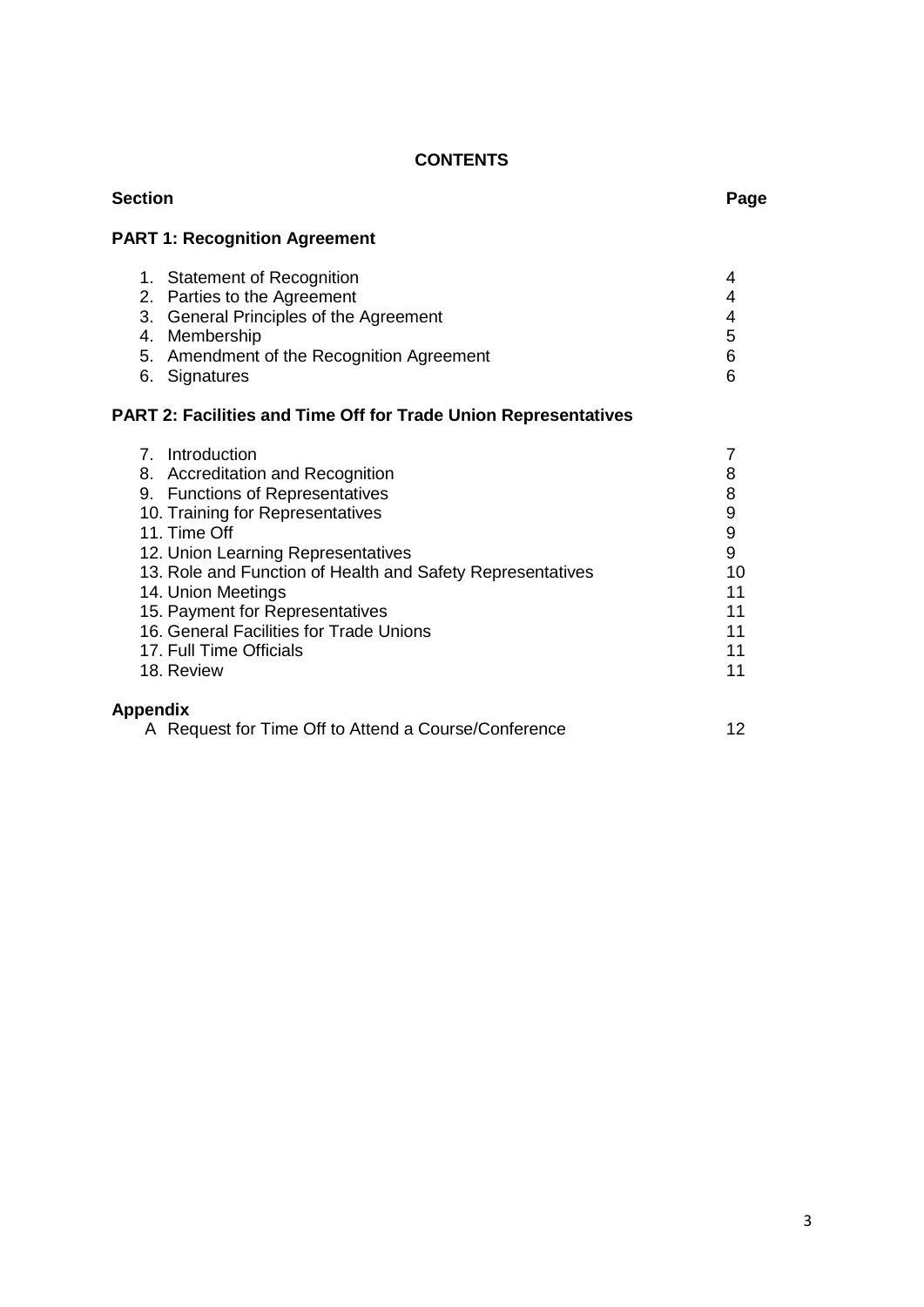#### **PART 1 - RECOGNITION AGREEMENT**

#### **1. Statement of Recognition**

- 1.1 Leeds West Clinical Commissioning Group (CCG) believes that it is to the mutual benefit of the CCG and its employees that employees are represented by trade unions. The CCG therefore recognises the trade unions named within this document for the purposes of individual and collective representation, consultation and negotiation.
- 1.2 The spirit of this agreement is in line with the principles of partnership working which it is hoped will improve the working lives of staff as well as services offered to the public. The CCG is committed to a partnership approach to maximise the contribution of staff and remove any boundaries that may exist between management and trade unions.

#### **2. Parties to the Agreement**

2.1 This agreement is between Leeds West Clinical Commissioning Group and the trade unions named within this document.

#### **3. General Principles of the Agreement**

- 3.1 The objectives of this agreement are as follows:
	- To recognise, develop and maintain the efficiency and success of the CCG in commissioning healthcare services on behalf of, and to the benefit of, the local population;
	- To promote and maintain mutual trust, respect and co-operation between the CCG, its staff and their trades unions;
	- To jointly recognise the maintenance of effective employee relations by the resolution of conflict of interests between the CCG and its employees through negotiation and consultation;
	- To demonstrate to staff that they are valued and have a significant part to play in the success of the CCG; and
	- To encourage teamwork and flexibility between staff.
- 3.2 To achieve its objectives all parties agree on the need to:
	- Establish an organisation committed to quality, productivity and competitiveness and to co-operate in making any changes required to achieve and maintain this position;
	- Manage the common objectives under this agreement by:

**Negotiation:** for the purposes of reaching agreements and avoiding disputes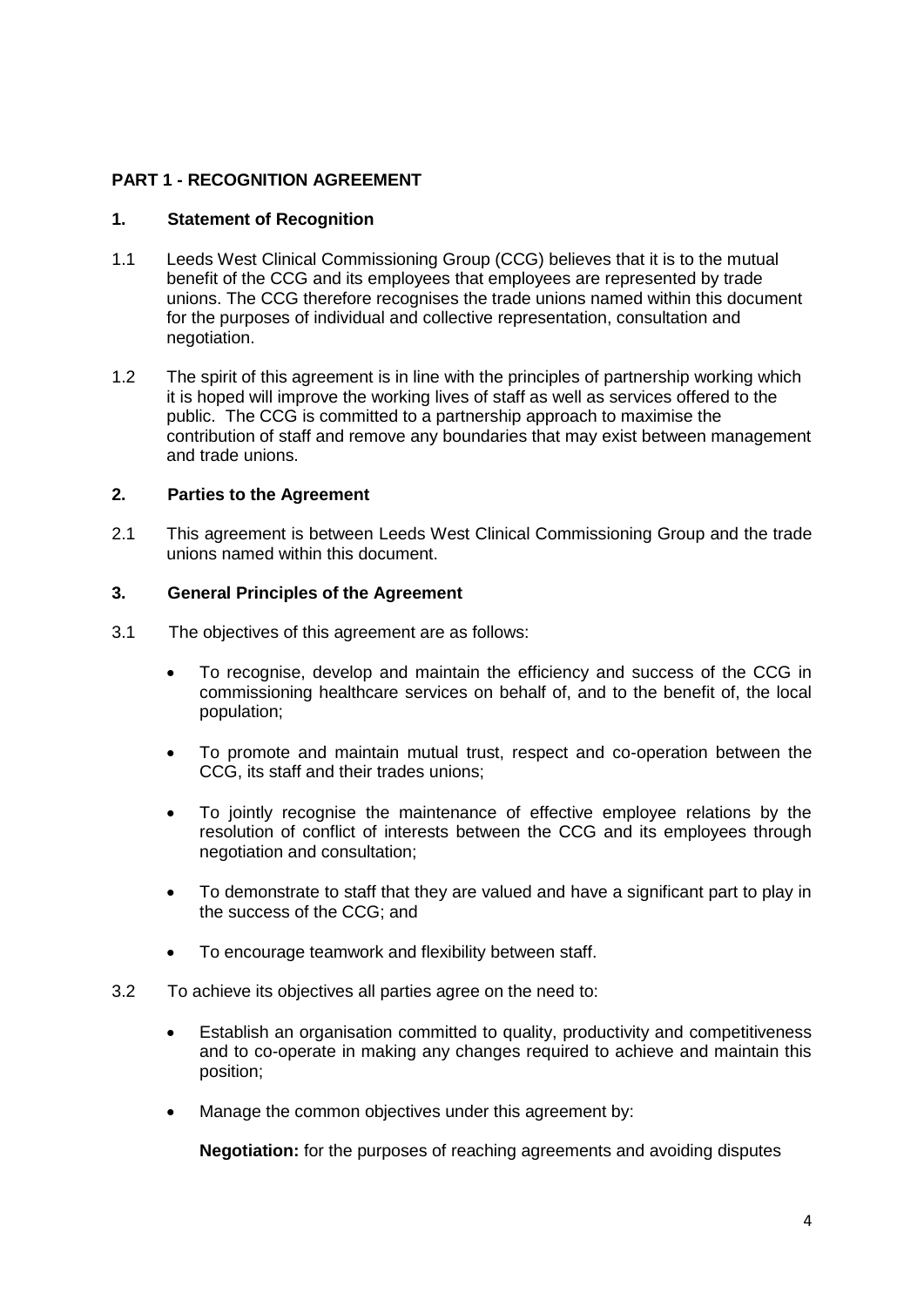**Consultation:** the exchange of ideas / views and the mutual opportunity to influence decision-making

**Communication:** to ensure the parties to the agreement are kept fully informed of relevant matters

**Representation:** staff within the CCG should be afforded representation by trade union representative's party to this agreement

- Seek the involvement of staff towards the achievement of the CCG's aims and objectives;
- Respond to changes in service requirements;
- Maintain open and direct communication with staff on matters of mutual interest and concern;
- 3.3 The CCG recognises the trade unions' responsibility to represent the interests of the membership in maintaining high standards and quality care and commissioning, and to work towards fair and consistent conditions in employment and work, according to the unions' policies.
- 3.4 Membership of a trade union is not a condition of employment, and the CCG supports the right of staff to be members of recognised organisations and to take part in their activities.
- 3.5 Recognition of other trade unions will be subject to the agreement of the Social Partnership Forum (SPF).

#### **4. Membership**

- 4.1 Within this agreement the collective term used for the organisations listed shall be the Staff Side.
- 4.2 Within the context of this agreement and the exclusion of others, the CCG currently recognises the following trades unions / societies:
	- UNISON
	- Managers in Partnership
	- UNITE AMICUS
	- Royal College of Nursing
	- British Dental Association
	- British Medical Association
	- Chartered Society of Physiotherapy
	- Society of Chiropodists and Podiatrists
	- GMB
- 4.3 An employee who chooses not to join will not be the subject of any discrimination by the CCG or a trade union.
- 4.4 The CCG shall offer reasonable facilities to all recognised trade unions.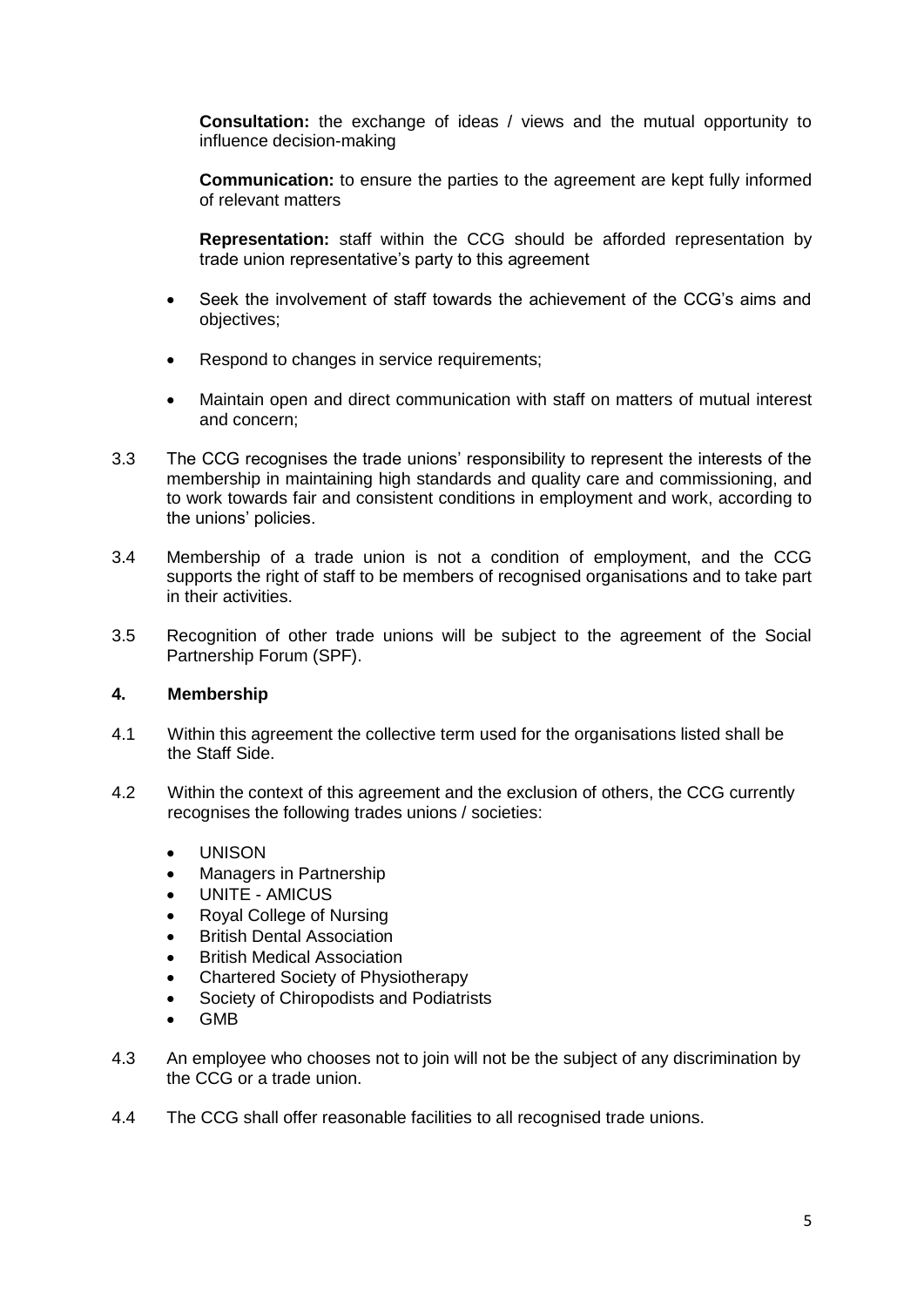#### **5. Amendment of the Recognition Agreement**

5.1 The terms of this recognition agreement may be varied by agreement of both parties at any full meeting of the Social Partnership Forum providing that notice of the terms of the proposed amendment has been circulated to each committee member at least seven calendar days prior to the meeting.

### **6. Signatures**

| On behalf of Leeds West Clinical Commissioning Group |                                 |  |
|------------------------------------------------------|---------------------------------|--|
| Signed:_________________________                     | Name: _________________________ |  |
|                                                      |                                 |  |
| On behalf of the Trade Unions                        |                                 |  |
| Signed: ____________________________                 |                                 |  |
| <b>Staff Side Chair</b>                              |                                 |  |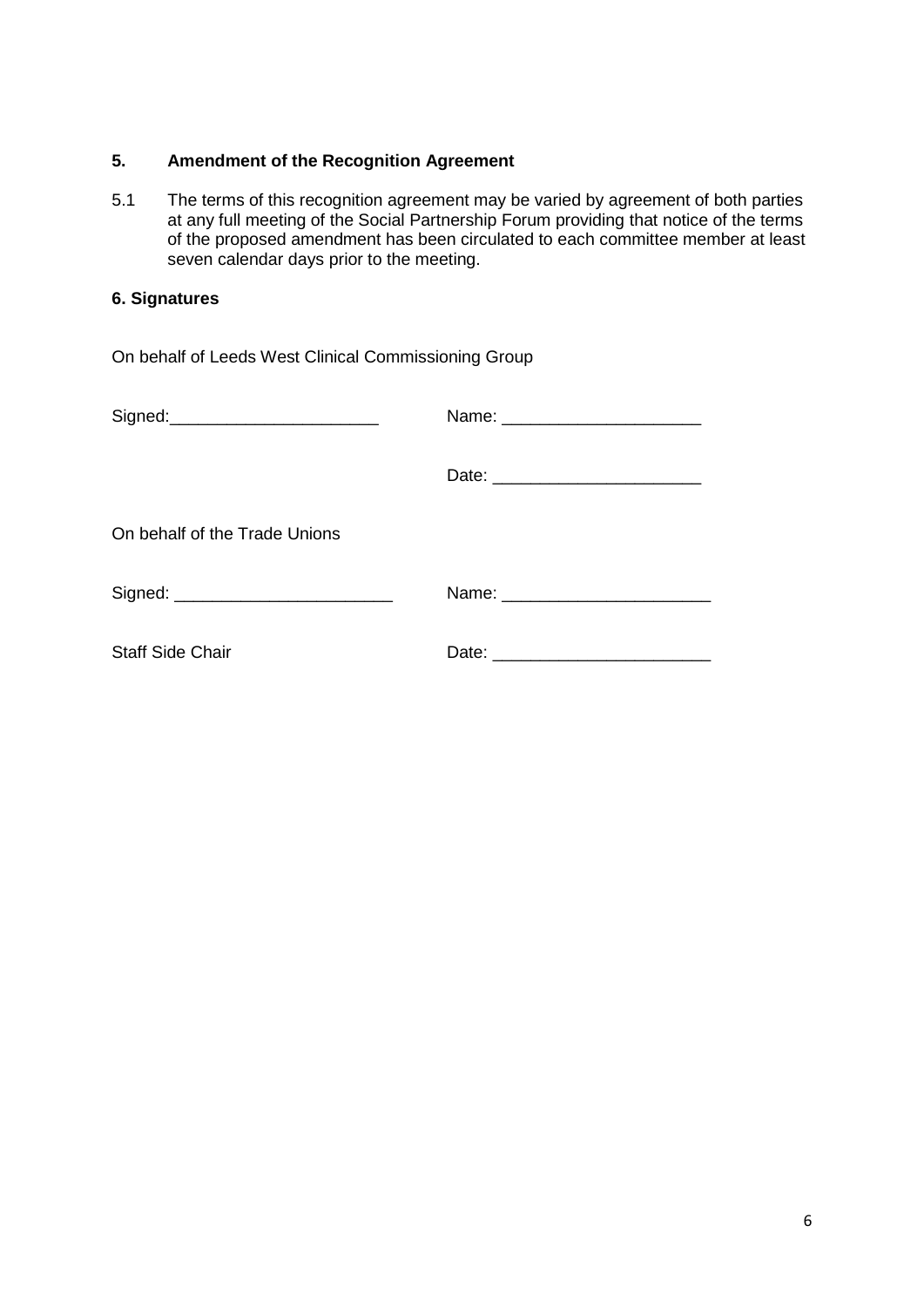#### **PART 2 - FACILITIES AND TIME OFF FOR TRADE UNION REPRESENTATIVES**

#### **7. Introduction**

- 7.1 The CCG will provide time off and other facilities, which meet the requirements of the relevant legislation (currently the Trade Union and Labour Relations (Consolidation) Act 1992 and the Employment Act (2002) and are in accordance with the ACAS Code of Practice (2010) on Time Off for Trade Union Duties and Activities.
- 7.2 The provision of reasonable time off and facilities applies to accredited representatives and members of trades unions who are recognised by the CCG, as detailed in the Recognition Agreement. All the general principles of the Recognition Agreement apply equally to these arrangements.
- 7.3 The agreement requires all parties involved to recognise that the needs of the service will always be given priority consideration.

#### **8. Accreditation and Recognition**

8.1 Each recognised trade union will establish with the CCG and the Human Resources Department the number of representatives in the CCG and their area covered.

In the event that there is a shortage of employees of the Leeds CCG's who are willing to take on the role of the accredited trade union representative, there is a reciprocal agreement between the Leeds CCG's that may allow any accredited representatives employed in the Leeds CCG's to undertake the duties outlined in this document subject to the agreement of the CCG's and the trade union. Agreement will also need to be reached between the Leeds CCG with regard to the funding of this time off.

- 8.2 Each trade union will advise the HR Representative of the election / appointment of accredited representatives and will normally provide the following information in writing:
	- Name and designation
	- Workplace and base
	- Constituency (i.e. staff group(s) they will represent)
	- Dates of commencement and expiry of accreditation
	- Name of the representative who is being replace, if applicable
- 8.3 The trades unions will also advise management as soon as practicable when a recognised representative ceases or gives notice of intention to cease being a representative.

Accreditation will be withdrawn by the CCG under the following circumstances:

- On written notification by the trade union concerned
- On termination of employment
- On leaving the organisation for which recognition was granted
- Under other circumstances by negotiation with the organisation concerned
- 8.4 It is the CCG, which grants recognition and as a result, access to the facilities described in this document. Redress on behalf of the recognised Trade Unions is via the Collective Disputes procedure. As a result management reserve the right, in exceptional circumstances, seek redress via a recognised conciliation service such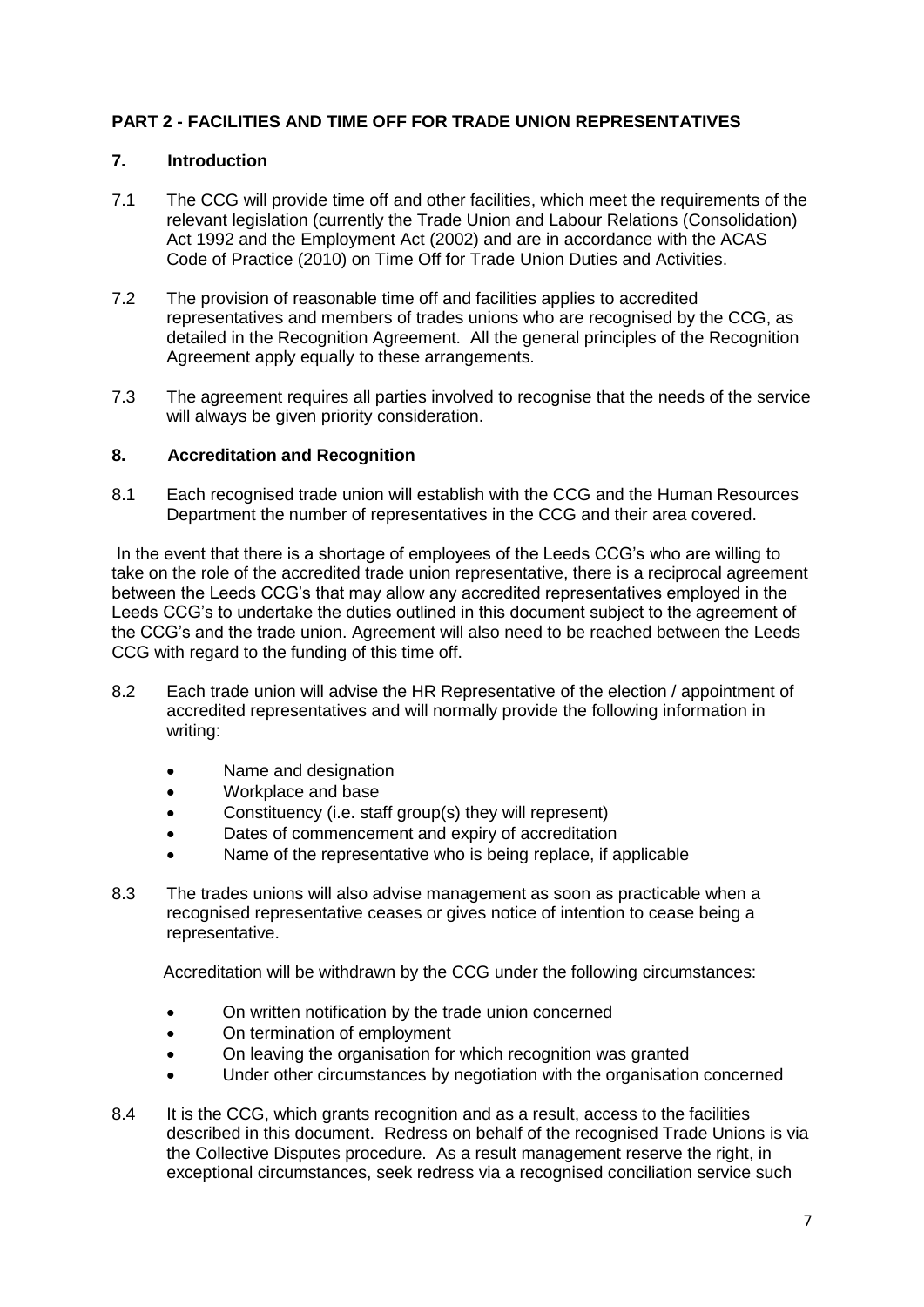as ACAS where it feels the actions of Trade Unions, their representatives or their officials is not in line with this agreement.

#### **9. Functions of Representatives**

- 9.1 For the purpose of this agreement, the following functions will be regarded as trade union duties:
	- Participation as a member of the Social Partnership Forum (SPF) in joint meetings and staff side pre-meetings.
	- Participation in negotiations as members of the SPF.
	- Representing groups or individual members from with the defined constituency in matters relating to disciplinary proceedings, grievances, disputes, industrial action, interpretation / application of terms and conditions of service, policies and procedures, equal opportunities.
	- Participation in grading panels
	- Informing members about negotiations and consultations with management.
	- Meeting other accredited representatives or full time officers of their trades unions to discuss any of the issues covered within this section.
	- Participating in approved training, which is necessary for effective performance in the role of representative.
	- Participating in meetings called by management to which they have been invited.
	- Seek full membership amongst all employees within the CCG.
	- Attending other joint meetings agreed with the CCG.
	- If authorised to do so by the trade union concerned, to represent one or more members of the CCG before an external official body, which is concerned with an employee relations matter (e.g. employment tribunal, medical appeal tribunal or concerning industrial accidents).
- 9.2 For the purposes of this agreement the following will be regarded as trade union activities:
	- Taking part, as a representative, in meetings of official policy-making bodies of the union concerned.
	- Participation in union executive committees or annual conferences.
	- Voting at the workplace in trade union elections.

#### **10. Training for Representatives**

- 10.1 It is recognised that representatives will carry out their duties effectively if they possess the relevant skills and knowledge.
- 10.2 Trades unions acknowledge their responsibility for providing appropriate training. However, the CCG will also include representatives in appropriate training, which it organises where it would assist in the performance of their representation duties.
- 10.3 Applications for time off to attend relevant training must be made on the appropriate form at Appendix A, to the line manager, and be accompanied by a copy of the course programme and details of the content. If any problem arises concerning requests for approval for such training, advice should be sought from the HR Representative. The line manager will indicate whether or not release is practicable and supported.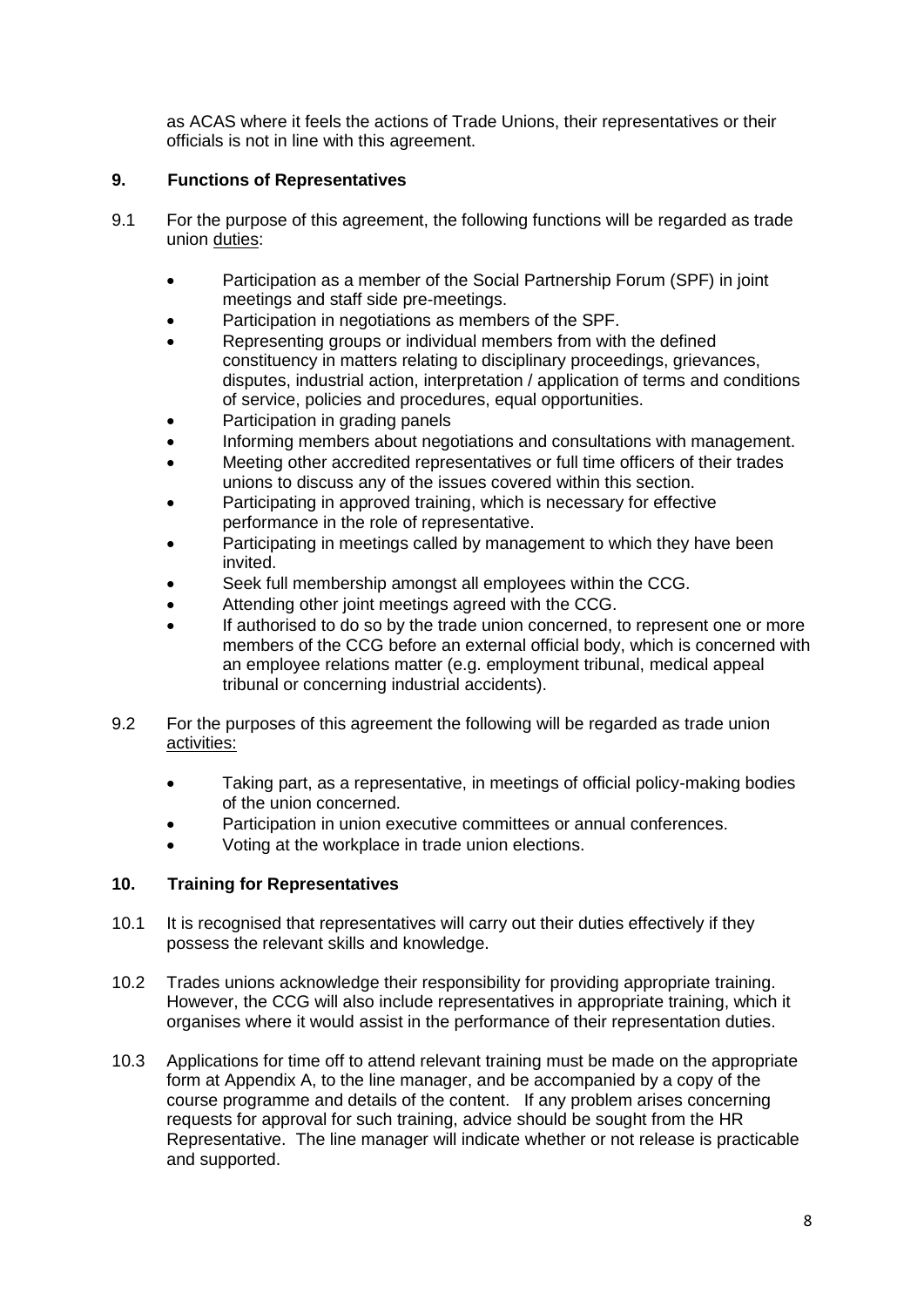10.4 Wherever possible representatives will give at least four weeks' notice of the training.

#### **11. Time Off**

#### **11.1 For Trades Union Duties (as defined in paragraph 3.1)**

#### **During Normal Working Hours**

Reasonable time off with pay will be granted to accredited representatives to undertake duties, subject to:

The 'reasonableness' of the request will be considered using factors such as:

- 1. Operational requirements (for example, it may be more difficult to release representatives who are members of small staff groups or who carry out duties to a rigidly prescribed schedule).
- 2. The length of time requested, the notice given and the purpose for which it is requested.

#### **Duties Undertaken Outside Normal Working Hours**

Where trade union duties are undertaken outside normal working hours, either by part-time staff or due the nature of the CCG business equivalent time off in lieu will usually be taken. In exceptional circumstances payment may be authorised by the CCG for trade union duties undertaken outside of normal working hours.

#### 11.2 **Time Off for Trades Union Activities (as defined in paragraph 9.2)**

Representatives of a trade union recognised by the CCG are entitled to a reasonable amount of unpaid time off during working hours to participate in union activities.

There is no statutory requirement that members or representatives of trades unions be paid for time off taken on activities of the staff organisations during working hours, (as distinct from the provisions covering paid time off for union duties as set out in paragraph 9.1 of this agreement).

However, the CCG recognises that to operate effectively and democratically trades unions need the active participation of representatives in certain activities and therefore on an individual basis the CCG may consider paid time off for specific trade union activities.

#### **12. Union Learning Representatives**

- 12.1 The CCG will also provide reasonable time off and facilities for learning representatives which meet the requirements of the Employment Act 2002.
- 12.2 Union Learning reps must be a member of a recognised trade union staff association, and can take reasonable paid time off to undertake the duties of a union learning representative, provided that the union has given notice in writing that the employee is a Learning Representative of the trade union.
- 12.3 The functions for which time off as a learning representative is allowed are:
	- Analysing learning and training needs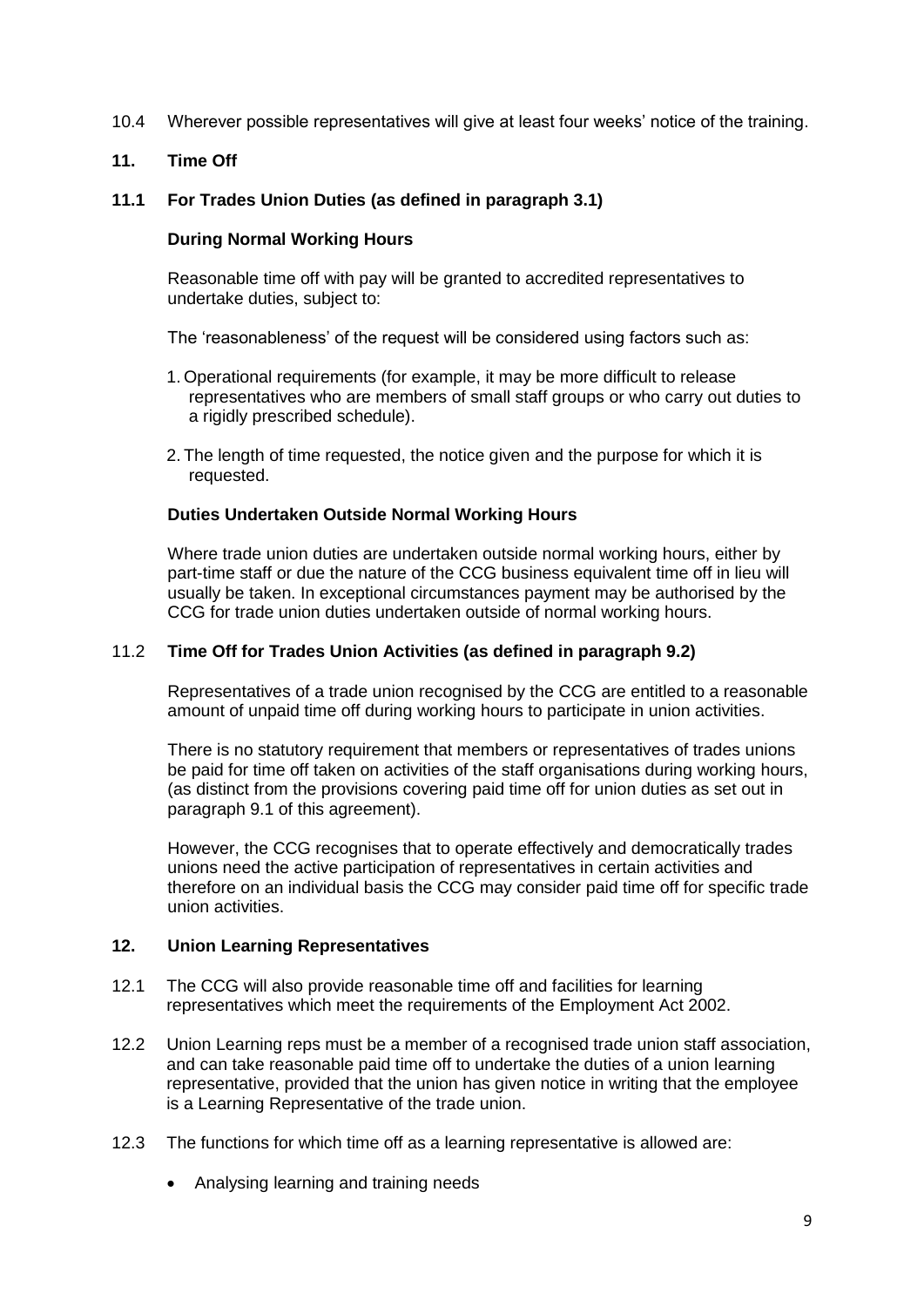- Providing information and advice about learning and training matters
- Arranging learning or training
- Promoting the value of learning or training
- Consulting the employer about carrying on any such activities
- Preparation to carry out any of the above
- Undergoing relevant training

Training for union learning representatives should be undertaken as soon as reasonably possible after notice has been given by the recognised trade union to enable them to undertake their duties, or within six months of the notice date.

#### **13. Role and Function of Health & Safety Representatives**

13.1 Safety Representatives need to receive suitable and sufficient Health & Safety training to fulfil their functions. Their Union will normally provide this. The role of the Safety Representatives will be:

a) To represent staff in the making and maintenance of arrangements and to facilitate effective co-operation in the development of measures to ensure health and safety at work.

b) To consult with the organisation on behalf of those employees with whom the Safety Representatives is concerned with regarding:-

- The introduction of any measures at the workplace that may substantially affect the health and safety of the employees.
- The arrangements for appointing or, as the case may be, nominating persons in accordance with Regulations 7(1) and 8(1) (b) of the Management of Health & Safety at Work Regulations 1999.
- Any Health and Safety information required to be provided to the employees.
- The planning and organisation of any health and safety training the organisation is required to provide to employees.
- The health and safety consequences for the employees of the introduction (including the planning thereof) of new technologies into the workplace.

c) An Accredited Health & Safety Representative is entitled to perform the following functions and will be allowed reasonable paid time off to undertake the following duties:

- Investigate accidents, hazards and dangerous occurrences.
- Investigate complaints by staff about matters relating to health, safety and welfare at work.
- Make representations to the appropriate manager on matters arising from such complaints and investigations and on general issues affecting health and safety in the workplace.
- Carry out inspections of the workplace.
- Represent employees in consultations with Health and Safety Inspectors.
- Receive information that Inspectors are required to provide.
- Attend Health & Safety committee meetings and Health and Safety operational meetings.
- Assist in undertaking risk assessments.
- Attend relevant Health & Safety training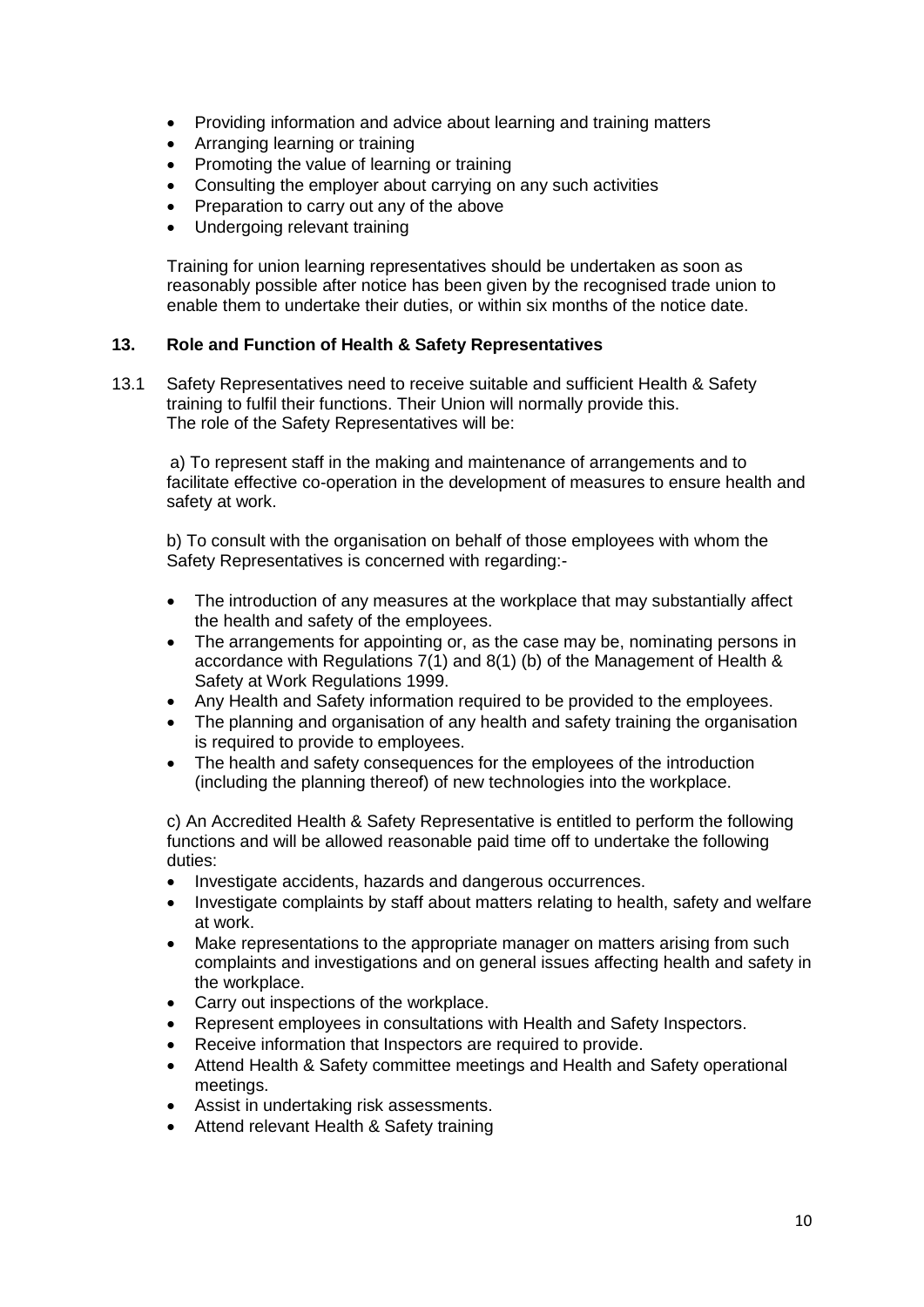#### **14. Union Meetings**

- 14.1 The CCG recognises that it may be necessary to hold a trade union meeting during working hours e.g. to receive urgent reports on negotiations with the CCG on matters concerning employee relations between the CCG and its employees.
- 14.2 Permission to hold such meetings should be requested in advance giving as much notice as possible, to the HR Representative in the case of meetings involving total membership or to the appropriate manager(s) where the meeting concerns a single department or function, and will be subject to any over-riding operational requirement of the CCG to meet service delivery obligations.
- 14.3 Where permission is given, meetings should be as concise as possible and held at a time that will cause as little disruption to services as possible.

#### **15. Payment for Time Off**

15.1 Having given time off with pay, the CCG will pay the amount that would have been earned had the representative worked during the period (subject to paragraph 11.1).

#### **16. General Facilities for Trades Unions**

The CCG will endeavour to provide the following to enable representatives to fulfil their responsibilities effectively:

- Facilities for accredited representatives to enable them to carry out their agreed functions.
- Accommodation for meetings, which should be booked through the normal booking channels.
- The use of notice boards on CCG premises for displaying appropriate information relating to the trade unions.
- Facilities for representatives to meet privately with members (individually or in groups).
- Facilities for representatives to meet privately will full time officers of the trades union.
- Facilities for the holding of meetings between members and full time officers for any purpose covered by this agreement.
- Facilities for trade union elections and ballots to take place during working hours.
- The use of telephone, photocopying, fax, word processing and computer facilities.
- Access to the CCG communications media to inform staff of current workplace issues.
- The use of post when material has to be distributed.

#### **17. Full Time Officials**

17.1 Full time officials of recognised trade unions will be permitted to visit the workplace in the performance of their duties.

#### **18. Review**

18.1 The operation of this agreement will be reviewed no later than 31 October 2015 or earlier should problems arise between the parties to the agreement.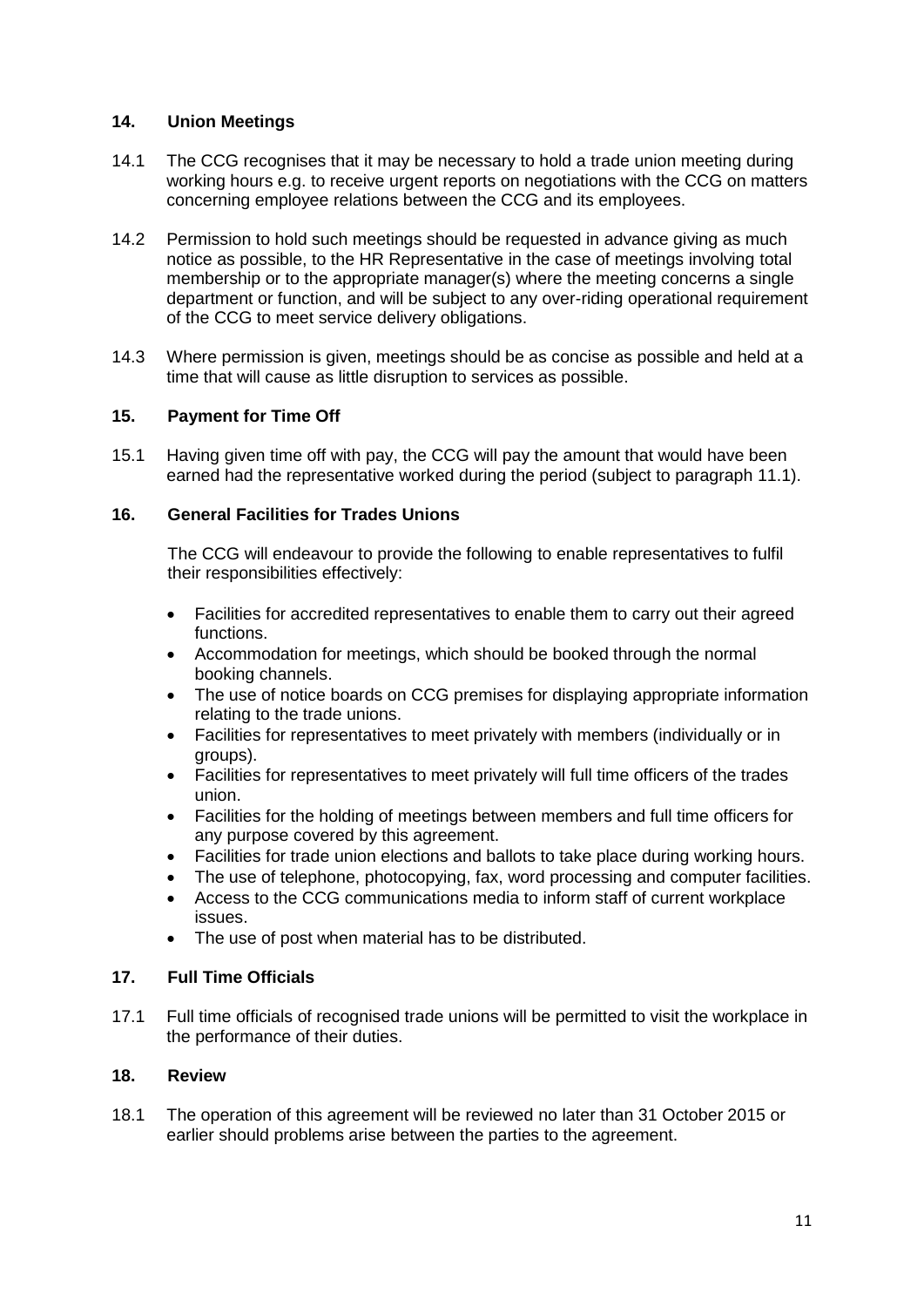## **Leeds West Clinical Commissioning Group**

#### **REQUEST FOR TIME OFF TO ATTEND TRADES UNION / PROFESSIONAL ORGANISATION FOR TUC APPROVED COURSE OR CONFERENCE**

#### **Details of Course / Conference**

| Brief Summary of Content (Please enclose programme if available) |
|------------------------------------------------------------------|
|                                                                  |
|                                                                  |
|                                                                  |
|                                                                  |
|                                                                  |

#### **To be completed by applicant**

| If day release, state which day  No. of days leave requested |  |
|--------------------------------------------------------------|--|
|                                                              |  |

*Please turn over …*